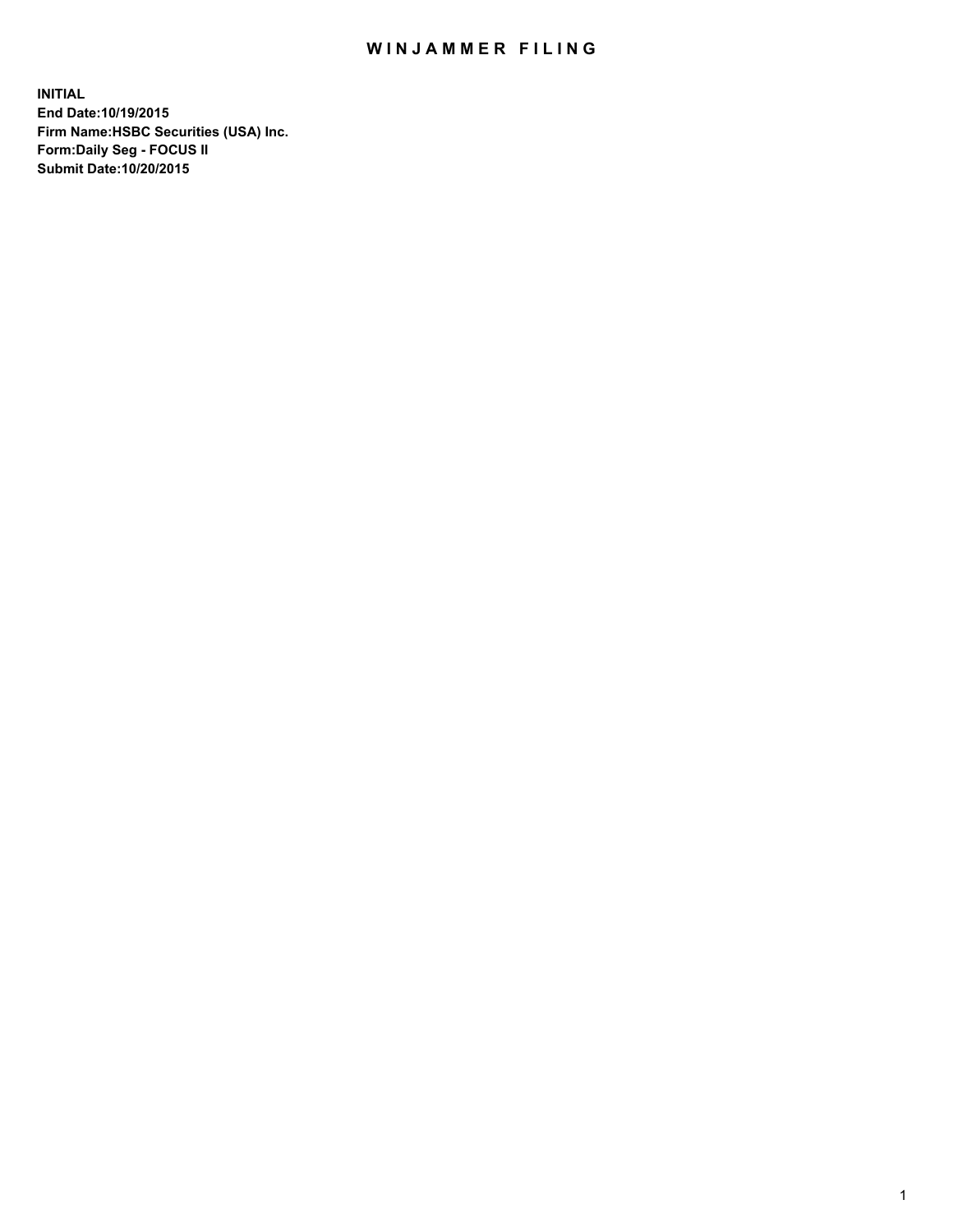## **INITIAL End Date:10/19/2015 Firm Name:HSBC Securities (USA) Inc. Form:Daily Seg - FOCUS II Submit Date:10/20/2015 Daily Segregation - Cover Page**

| Name of Company<br><b>Contact Name</b><br><b>Contact Phone Number</b><br><b>Contact Email Address</b>                                                                                                                                                                                                                         | <b>HSBC Securities (USA) Inc.</b><br>Steven richardson<br>212-525-6445<br>steven.richardson@us.hsbc.com |
|-------------------------------------------------------------------------------------------------------------------------------------------------------------------------------------------------------------------------------------------------------------------------------------------------------------------------------|---------------------------------------------------------------------------------------------------------|
| FCM's Customer Segregated Funds Residual Interest Target (choose one):<br>a. Minimum dollar amount: ; or<br>b. Minimum percentage of customer segregated funds required:% ; or<br>c. Dollar amount range between: and; or<br>d. Percentage range of customer segregated funds required between: % and %.                      | 110,000,000<br>0 <sub>0</sub><br>0 <sub>0</sub>                                                         |
| FCM's Customer Secured Amount Funds Residual Interest Target (choose one):<br>a. Minimum dollar amount: ; or<br>b. Minimum percentage of customer secured funds required:%; or<br>c. Dollar amount range between: and; or<br>d. Percentage range of customer secured funds required between:% and%.                           | 10,000,000<br>0 <sub>0</sub><br>00                                                                      |
| FCM's Cleared Swaps Customer Collateral Residual Interest Target (choose one):<br>a. Minimum dollar amount: ; or<br>b. Minimum percentage of cleared swaps customer collateral required:%; or<br>c. Dollar amount range between: and; or<br>d. Percentage range of cleared swaps customer collateral required between:% and%. | 90,000,000<br>0 <sub>0</sub><br>00                                                                      |

Attach supporting documents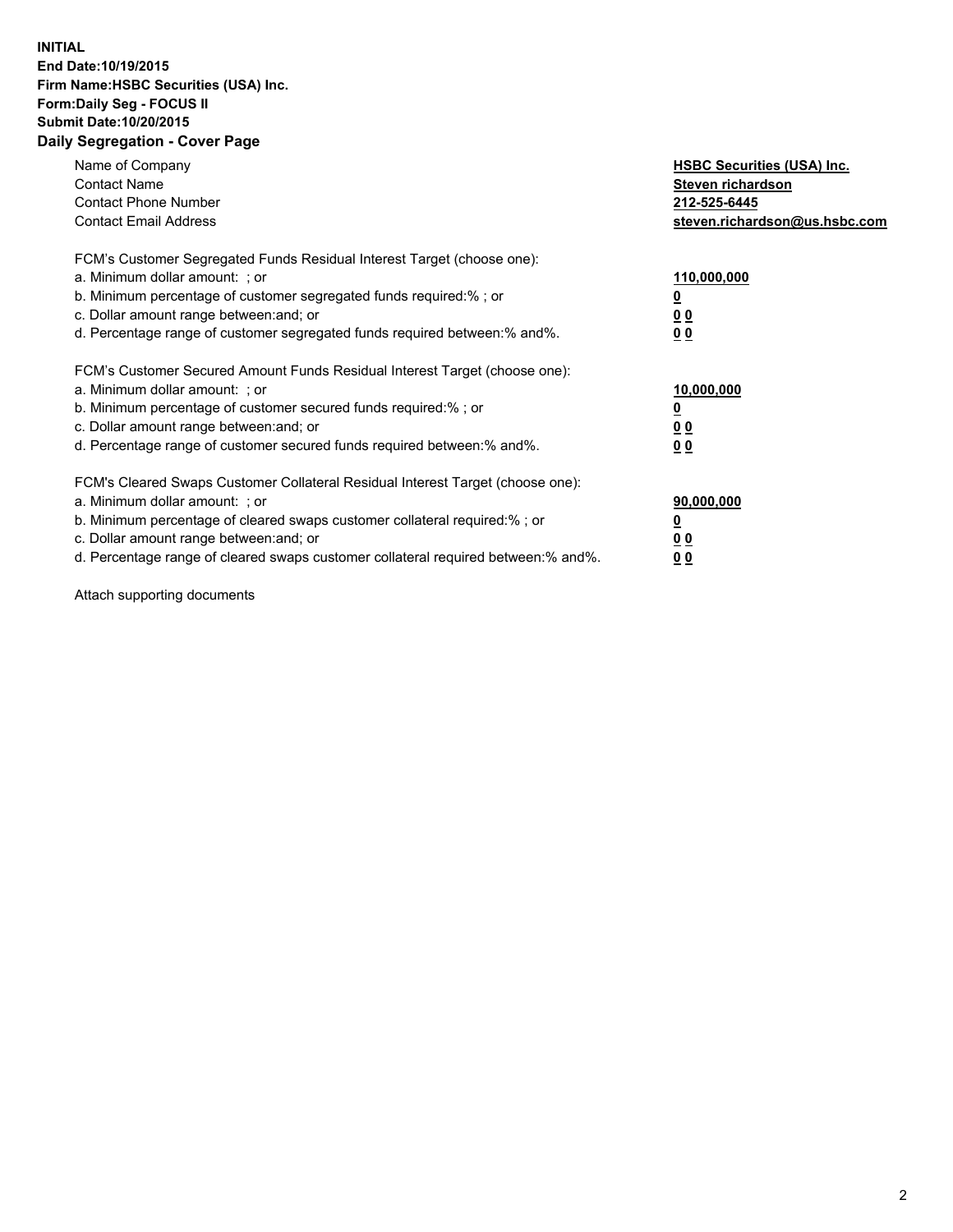**INITIAL End Date:10/19/2015 Firm Name:HSBC Securities (USA) Inc. Form:Daily Seg - FOCUS II Submit Date:10/20/2015**

## **Daily Segregation - Secured Amounts**

|     | Foreign Futures and Foreign Options Secured Amounts                                                        |                                    |
|-----|------------------------------------------------------------------------------------------------------------|------------------------------------|
|     | Amount required to be set aside pursuant to law, rule or regulation of a foreign                           | $0$ [7305]                         |
|     | government or a rule of a self-regulatory organization authorized thereunder                               |                                    |
| 1.  | Net ledger balance - Foreign Futures and Foreign Option Trading - All Customers                            |                                    |
|     | A. Cash                                                                                                    | 66,988,955 [7315]                  |
|     | B. Securities (at market)                                                                                  | 112,812,722 [7317]                 |
| 2.  | Net unrealized profit (loss) in open futures contracts traded on a foreign board of trade                  | $-23,051,682$ [7325]               |
| 3.  | Exchange traded options                                                                                    |                                    |
|     | a. Market value of open option contracts purchased on a foreign board of trade                             | $0$ [7335]                         |
|     | b. Market value of open contracts granted (sold) on a foreign board of trade                               | $0$ [7337]                         |
| 4.  | Net equity (deficit) (add lines 1.2. and 3.)                                                               | 156,749,995 [7345]                 |
| 5.  | Account liquidating to a deficit and account with a debit balances - gross amount                          | 12,608,820 [7351]                  |
|     | Less: amount offset by customer owned securities                                                           | -3,308,078 [7352] 9,300,742 [7354] |
| 6.  | Amount required to be set aside as the secured amount - Net Liquidating Equity                             | 166,050,737 [7355]                 |
|     | Method (add lines 4 and 5)                                                                                 |                                    |
| 7.  | Greater of amount required to be set aside pursuant to foreign jurisdiction (above) or line                | 166,050,736 [7360]                 |
|     | 6.                                                                                                         |                                    |
|     | FUNDS DEPOSITED IN SEPARATE REGULATION 30.7 ACCOUNTS                                                       |                                    |
| 1.  | Cash in banks                                                                                              |                                    |
|     | A. Banks located in the United States                                                                      | $-1,428,650$ [7500]                |
|     | B. Other banks qualified under Regulation 30.7                                                             | 0 [7520] -1,428,650 [7530]         |
| 2.  | Securities                                                                                                 |                                    |
|     | A. In safekeeping with banks located in the United States                                                  | 66,658,572 [7540]                  |
|     | B. In safekeeping with other banks qualified under Regulation 30.7                                         | 0 [7560] 66,658,572 [7570]         |
| 3.  | Equities with registered futures commission merchants                                                      |                                    |
|     | A. Cash                                                                                                    | $0$ [7580]                         |
|     | <b>B.</b> Securities                                                                                       | $0$ [7590]                         |
|     | C. Unrealized gain (loss) on open futures contracts                                                        | $0$ [7600]                         |
|     | D. Value of long option contracts                                                                          | $0$ [7610]                         |
|     | E. Value of short option contracts                                                                         | 0 [7615] 0 [7620]                  |
| 4.  | Amounts held by clearing organizations of foreign boards of trade                                          |                                    |
|     | A. Cash                                                                                                    | 0 [7640]                           |
|     | <b>B.</b> Securities                                                                                       | $0$ [7650]                         |
|     | C. Amount due to (from) clearing organization - daily variation                                            | $0$ [7660]                         |
|     | D. Value of long option contracts                                                                          | $0$ [7670]                         |
|     | E. Value of short option contracts                                                                         | 0 [7675] 0 [7680]                  |
| 5.  | Amounts held by members of foreign boards of trade                                                         |                                    |
|     | A. Cash                                                                                                    | 122,626,689 [7700]                 |
|     | <b>B.</b> Securities                                                                                       | 46,154,150 [7710]                  |
|     | C. Unrealized gain (loss) on open futures contracts                                                        | -23,051,682 [7720]                 |
|     | D. Value of long option contracts                                                                          | $0$ [7730]                         |
|     | E. Value of short option contracts                                                                         | 0 [7735] 145,729,157 [7740]        |
| 6.  | Amounts with other depositories designated by a foreign board of trade                                     | $0$ [7760]                         |
| 7.  | Segregated funds on hand                                                                                   | $0$ [7765]                         |
| 8.  | Total funds in separate section 30.7 accounts                                                              | 210,959,079 [7770]                 |
| 9.  | Excess (deficiency) Set Aside for Secured Amount (subtract line 7 Secured Statement<br>Page 1 from Line 8) | 44,908,343 [7380]                  |
| 10. | Management Target Amount for Excess funds in separate section 30.7 accounts                                | 10,000,000 [7780]                  |
| 11. | Excess (deficiency) funds in separate 30.7 accounts over (under) Management Target                         | 34,908,343 [7785]                  |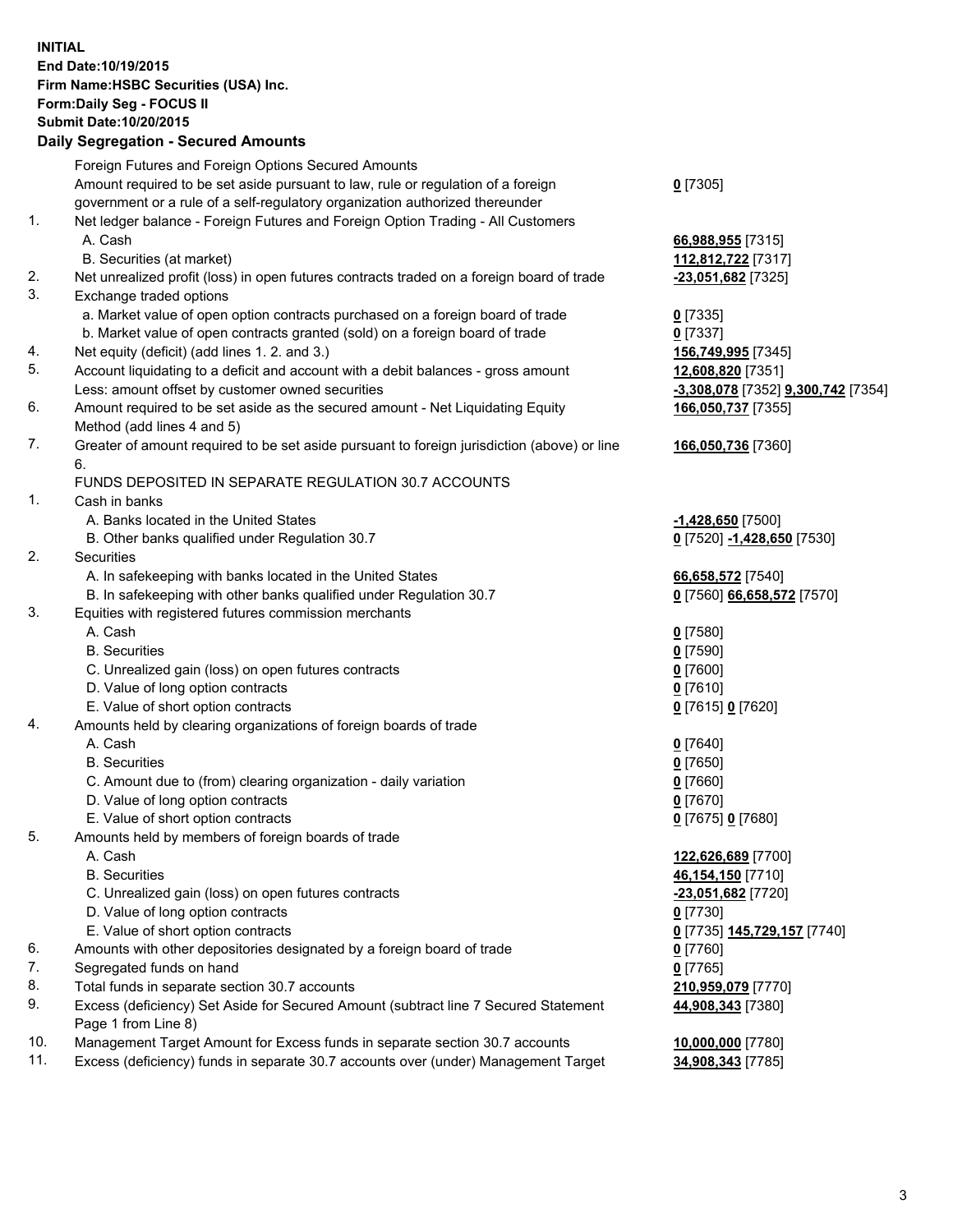**INITIAL End Date:10/19/2015 Firm Name:HSBC Securities (USA) Inc. Form:Daily Seg - FOCUS II Submit Date:10/20/2015 Daily Segregation - Segregation Statement** SEGREGATION REQUIREMENTS(Section 4d(2) of the CEAct) 1. Net ledger balance A. Cash **123,077,341** [7010] B. Securities (at market) **961,030,718** [7020] 2. Net unrealized profit (loss) in open futures contracts traded on a contract market **195,804,702** [7030] 3. Exchange traded options A. Add market value of open option contracts purchased on a contract market **135,988,134** [7032] B. Deduct market value of open option contracts granted (sold) on a contract market **-20,519,655** [7033] 4. Net equity (deficit) (add lines 1, 2 and 3) **1,395,381,240** [7040] 5. Accounts liquidating to a deficit and accounts with debit balances - gross amount **6,992,359** [7045] Less: amount offset by customer securities **-3,354,640** [7047] **3,637,719** [7050] 6. Amount required to be segregated (add lines 4 and 5) **1,399,018,959** [7060] FUNDS IN SEGREGATED ACCOUNTS 7. Deposited in segregated funds bank accounts A. Cash **58,682,060** [7070] B. Securities representing investments of customers' funds (at market) **0** [7080] C. Securities held for particular customers or option customers in lieu of cash (at market) **267,791,484** [7090] 8. Margins on deposit with derivatives clearing organizations of contract markets A. Cash **29,678,773** [7100] B. Securities representing investments of customers' funds (at market) **292,860,649** [7110] C. Securities held for particular customers or option customers in lieu of cash (at market) **693,239,234** [7120] 9. Net settlement from (to) derivatives clearing organizations of contract markets **-343,922** [7130] 10. Exchange traded options A. Value of open long option contracts **135,988,134** [7132] B. Value of open short option contracts **-20,519,655** [7133] 11. Net equities with other FCMs A. Net liquidating equity **86,542,279** [7140] B. Securities representing investments of customers' funds (at market) **0** [7160] C. Securities held for particular customers or option customers in lieu of cash (at market) **0** [7170] 12. Segregated funds on hand **0** [7150] 13. Total amount in segregation (add lines 7 through 12) **1,543,919,036** [7180] 14. Excess (deficiency) funds in segregation (subtract line 6 from line 13) **144,900,077** [7190] 15. Management Target Amount for Excess funds in segregation **110,000,000** [7194]

16. Excess (deficiency) funds in segregation over (under) Management Target Amount Excess

**34,900,077** [7198]